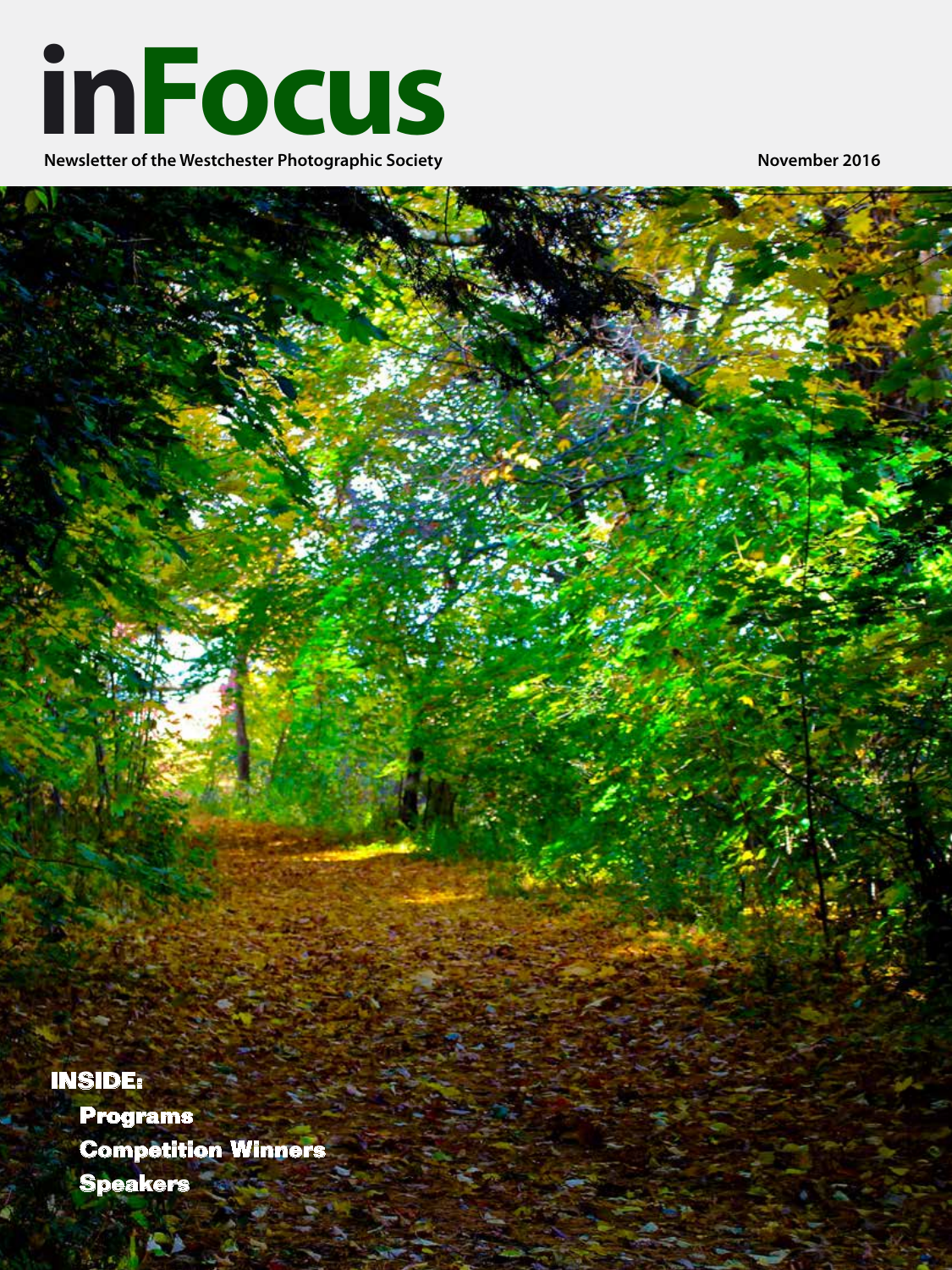# Challenges = Photographic Progress!

### **Copyright Notice**

- Unless specifically noted herein, all images and articles are copyrighted by their respective authors. Clip-art is used under license from Microsoft
	-
	-
	-
	-
	-

Corporation and other sources. This publication is copyrighted property of the Westchester Photographic Society (WPS) and may not be reprinted in whole or in part without its expressed written permission, with the usual exceptions for fair use as defined by §107 of the U.S. Copyright code.

### **Contact Information**

Your comments and suggestions are always welcome and should be addressed as follows: If concerning the WPS Newsletter, In Focus, address comments to the editor at infocus@ wpsphoto.org. If concerning our website, address comments to our webmaster, Dick Budnik, at webmaster@wpsphoto.org. All other comments should be addressed to our President, Deborah Cohen.

### **Weather Notice**

If driving conditions are hazardous, meetings will be cancelled. Look for announcements of Westchester Community College (WCC) closings on the following media outlets: WFAS 103.9 FM /1230 AM, WHUD 100.7 FM WCBS 880 AM, TV News 12, www.wfasfm.com

Members are advised to check their email for emergency weather notices from WPS.

#### **November**

- 4 Show Us What You've Got
- 11 Walter Kimmel, *"Member Photo Review"*
- 13 Annual Awards Dinner (Sunday, 3PM)
- 18 Competition 2B
- 25 No Meeting: Thanksgiving

## **December**

- 2 **Neal Rantoul**, *"Executing Photo Projects"*
- 9 Competition 3A 16 Holiday Party
- 23 No Meeting: Christmas
- 30 No Meeting: New Years

### **January**

- 6 **Kah-Wai Lin, PhD**, *"Filters"*
- 13 Competition 3B
- 20 **Enid Alvarez**
- 27 Showcases

#### **February**

- 3 Theme Competition 1
- 10 Show Us How You Did It
- 17 Competition 4A
- 24 Out of the Box

### **March**

- 3 Anastasia Tompkins
- 10 Competition 4B
- 17 Jim Christensen, *"Compositing--Expand Your Creative Space!"*
- 24 Competition 5A
- 31 Liza Margulies, *"Photographing Animals"*

#### **April**

- 7 Competition 5B
- 14 No Meeting: Easter
- 21 Lisa & Tom Cuchara, *"Creativity is Contagious!"*
- 28 Annual Members Meeting

#### Pleaste note:

Check the WPS website (wpsphoto.org) for recent changes.

**S** ometimes, as photographers, we need to expand our comfort zones. How do we do that? Looking to challenge our photographic "status quo" is really much simpler than it might seem at first.

## FRIDAY EVENING PROGRAMS

**Ron Carran**, Editor **Dick Budnik**, Web edition

#### **WPS Board of Directors**

**Dick Budnik**, *Chairman of the Board,WebMaster* **Deborah Lea Cohen**, *President, Field Trips, Publicity Chair* **Rafael Molina**, *Recoding Secretary, Community Outreach* **Charles Koenig**, Executive Vice President, Treasurer, Corporate *Secretary*  **Serge Migdal**, *Programs* **Arnold Breisblatt**, *Exhibits, Donations* **Ron Carran**, *Newsletter Editor* **Walter Kimmel**, *Competitions* **Joe Pollock***, College Shooting Program, WCC Liason, Annual Dinner, Mentor Program*

### **Volunteers**

**Competitions** Rose Ann Kimmel **WPS Official Photographers ("Sharpshooters")** Arnold Breisblatt, Mano Orel, Melanie Rush, Sherm Shiao, Elinor Stecker-Orel, Julie Serenson Heather Turnbull, Barrington Wright

**Guests Greeter** Sylvie Epperly **Hiring Judges**

Tom Osbeck **Hospitality** Deborah Cohen, Janet King, Marty Bernstein, Julie Van Benthuysen, Jane Gordon &

Heather Turnbull **Equipment**

Tom Streppone, Joe Ferriera

**Competition Scores Reporting** Bob Piro

**Equipment, Projectionist**

Jonathan Kaplan **Awards**

John Maccanello

## **Committees**

**Publicity** Deborah Cohen, Silvie Epperly **Host/Hostess Committee** Deborah Cohen, Sylvie Epperly **Hospitality Coordinators** Deborah Cohen, Janet King, Marty Bernstein **Competition Evaluation Committee** Dick Budnik, Lois Barker,

Elinor Stecker-Orel, Harvey Augenbraun newsletter: infocus@wpsphoto.org

www.wpsphoto.org *Westchester Photographic Society*

*meets 12 months a year, on Friday evenings at 8:00 pm (excepting school holidays) in the Technology Building of Westchester Community College, Valhalla, NY (across from parking lot #11). Guests are welcome.*



## **inFocus**

#### **BERKSHIRE WALK** *By Julie Van Benthuysen*

This lovely scene beconed to me at the end of a long day. The path was strewn with a tapestry of fall foliage leading to unknown delights. The temptation to linger was there, but... the bus was leaving. C'est la vie!





The first question we ask ourselves is, "Do we need to expand our shooting or processing habits or skills, or both?"

To challenge our shooting habits we first accept the goal of shooting subjects we don't normally shoot. For example, if we are "landscape" photographers, shooting people or animals is the challenge, and vice versa.

Make a list of challenges for yourself, then one by one, shoot for each one. For subject matter the list could include: colors (one at a time), locations (city, nature, out of your window, whatever), textures around you (natural, man made), time of day (morning, mid day harsh light, evening, night), people (by gender, age, activity), macro...your list is limited only by your imagination. As you shoot, you will get new ideas for your list.

Technical challenges can include: using various lenses for subjects each is not usually associated with (wide angel for macro, fisheye for street photography) thus forcing yourself to find the properties of the lens itself, shooting from above, below, inside, outside, in "bad" weather, playing with aperture, shutter speed and ISO to see how each effects light, then how each affects composition...again, don't limit your imagination.

To challenge your processing habits, or to become more comfortable with processing it is first important to recognize you cannot destroy whatever processing program you use. Then, to protect yourself when "not pleased" with the results of your processing, make a copy of the original and only work on the copy. This allows you to start again.... and again.Then, fearlessly go forth systematically trying each tool in the program until you are comfortable with it. You'll soon find you are combining them quite nicely.

Most importantly, remember the more you shoot and experiment, the more exciting your photographs will become. An old truth: as soon as we believe we've reached our "pinnacle," we stagnate...OH NO!!

Enjoy your challenges, we'll enjoy your results!

Warmly,

Deborah Lea Cohen, President

## COVER PHOTO

# MARKETPLACE

**Tokina 16-28mm f/2.8 Lens \$500 Mint condition**





**ron@roncarranphotography.com**

**Tamron 90mm 2.8 AF Macro made in Japan. Very good condition. Nikon 18-200 DX Zoom with AF-S with VR. Nikkor label. 3.5-5.6. Very good condition. RobertBlumenthal@msn.com**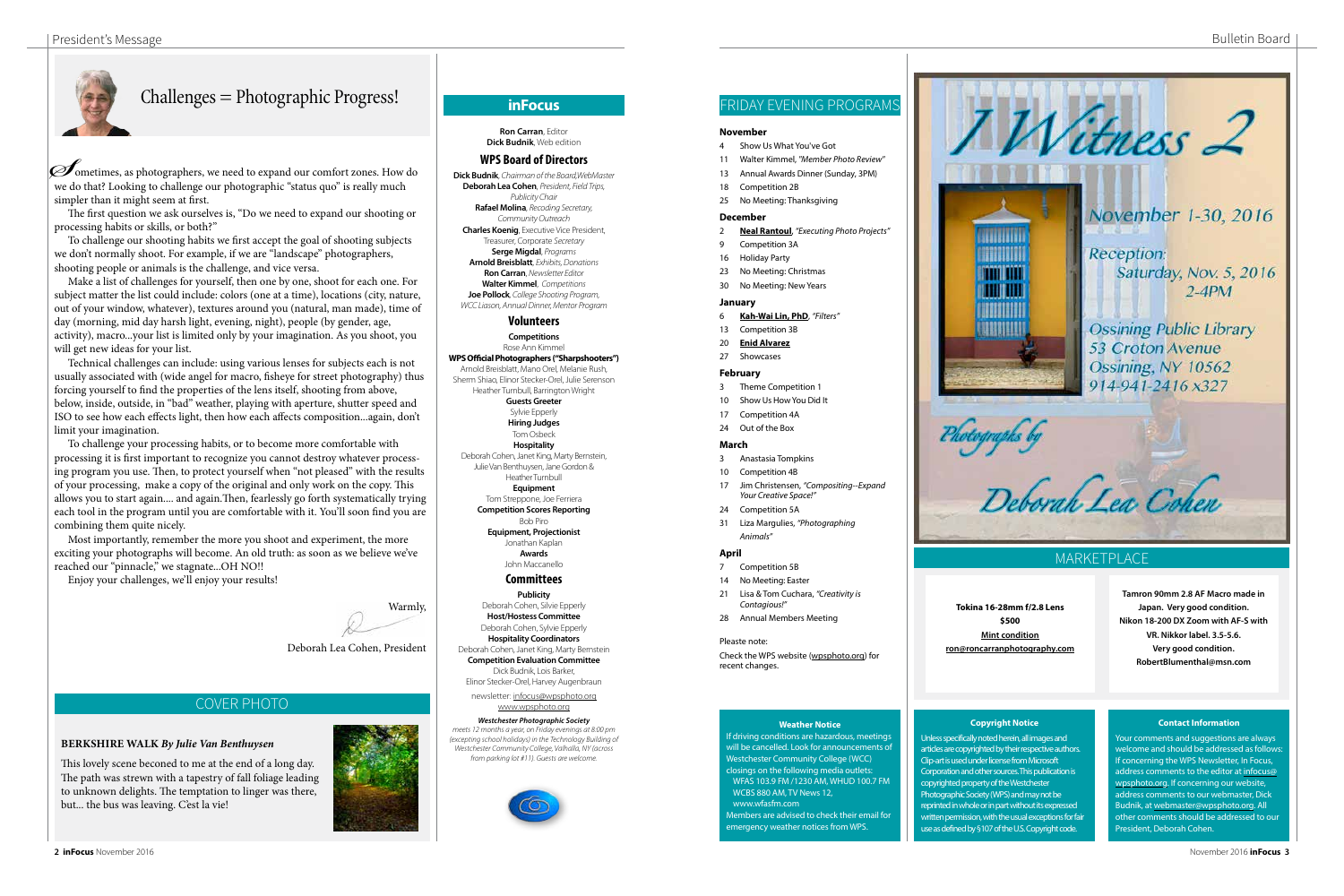NWH Chappaqua Crossing *"Sports Photography"* **Exhibit: Sept 15 - Mar 15, 2017**

Cancer Treatment and Wellness Center Northern Westchester Hospital

*"Celebrations"* Take-down: Jan. 9, 2017 from 9:30-10 AM **Exhibit: Jan. 4, 2016 - Jan. 2017**

> Ossining Library *"Natural Splendor"* **Exhibit: Oct 1-31** Drop-off: Sept 30 at 10 AM Take-down: Oct 31 at 10 AM

> Greenburgh Library *"A Special Moment"* **Exhibit: Oct 11-Nov 28** Drop-off: Oct 11 at 10 AM Take-down: Nov 28 at 10 AM

Cancer Treatment and Wellness Center Northern Westchester Hospital *"American's Parklands"* **Exhibit: Jan - Jun 2017** Drop off: Jan 9, 2017 from 9:30 - 10 AM Reception: Jan 28 from 3 - 5 PM

*Photographs by Larry Silver, 1949-55* **Exhibit: Through Dec 4** 

Osborne Rehabilitation Room Osborne Assisted Living *"Photo Inspirations"* **Exhibit: Apr - May, 2017**

## WPS GROUP EXHIBITS SEMINARS/WORKSHOPS

Metropolitan Museum *(www.metmuseum.org)*

*Diane Arbus: in the beginning* **Exhibit: Through Nov 27**

Museum of Modern Art (www.moma.org)

*Nan Goldin: The Ballad of Sexual Dependency* **Exhibit: Through Feb 12, 2017**

International Center for Photography (www.icp.org) New Exhibition Space–250 Bowery, NYC

> *Public, Private, Secret* **Exhibit: Through Jan 8, 2017**

Numerous other exhibits

Museum of the City of New York (www.mcny.org)

> *Various Photo Exhibits* (See web site)

New York Historical Society (www.nyhistory.org)

> Whitney Museum (www.whitney.org)

*Torbjørn Rødland: Blue Portrait (Nokia N82)* **Exhibit: Ongoing**

*(Samplings only. Please log on to websites to see the entire schedules)*

B&H Photo http://www.bhphotovideo.com/find/ EventSpace.jsp

- Nov 2 Hitting the Pavement: Night Time Photo Walk *with Derek Fahsbender*
- Nov 3 Animal Portrait Photography: The Art of Working with Animals and Succeeding in a Niche Market *with Alex Cearns* Nov 7 Creative Lighting Solutions
	- with Aladdin LED *with Bob Jones & Jeff Hamel*

... *more online*

## Adorama

http://www.adorama.com/alc/events

- Nov 3 Demo! OnSet Day: How to Light and Shoot Great Interviews
- Nov 6 Making Friends with Your Camera (Before You Go on Safari)
- Nov 10 Master Flash Class! Pop and Blur, Multi-Pop, High Speed Sync and More

... *more online*

## NEW YORK CITY MUSEUMS

## WPS FIELD TRIPS

Katonah Museum of Art (www.katonahmuseum.org)

> *Various Exhibits* (See web site)

Hudson River Museum (www.hrm.org)

> *Various Exhibits* (See web site)

Neuberger Museum of Art (www.neuberger.org)

> *Various Exhibits* (See web site)

## WESTCHESTER MUSEUMS

Field Trip details: http://www.wpsphoto.org/#!membersfield-trips/iubyr

## COLOR PRINTS







**Ron Carran: First Dennis Thornton: Second Jane Gordon: First Arnold Breisblatt: Third**

B&W DIGITAL



### B&W DIGITAL



## B&W PRINTS





## COLOR PRINTS









#### **Jane Gordon: Second Dennis Thornton: Second Arnold Breisblatt: Third Ron Carran: HM**



**Deborah Cohen: First Bob Piro: Second Joyce Blumenthal: Third Chris Moore: HM**





**Jun Shihoten: HM Anastasia Tompkins: HM**

Many of us have urged that we use black mats instead of white ones for our exhibition prints. What difference does a black mat make? It makes the colors seem more vivid, more alive. This is due to a perceptual effect known as "simultaneous contrast," a phenomenon in which a color appears brighter against a dark background than against a light one. You can see it for yourself in these pictures. So, do you vote for black mats or white mats?



## **What's Your Choice?**

submitted by Elinor Stecker-Orel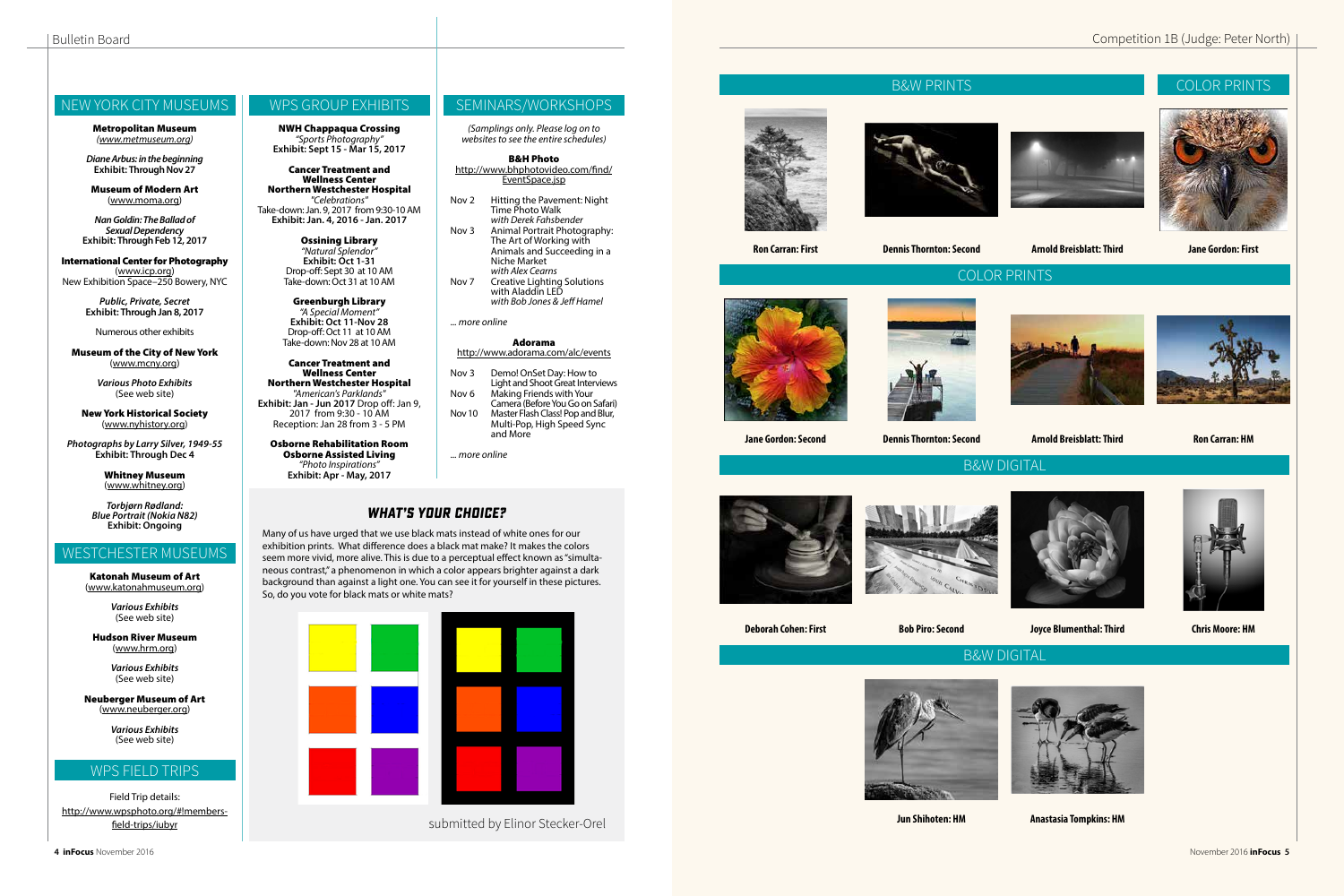**6 inFocus** November 2016 November 2016 **inFocus 7**

## Programs Programs











- 
- 
- 
- 
- 
- 
- 
- 
- 
- 
- 
- 
- 
- 
- 
- 
- 













NATASHA JAHANGIR: SEPTEMBER 30







COMPETITION 1B: OCTOBER 7

# KAH-WAI LIN: OCTOBER 14

















































photos by Fuat Baran, Arnold Breisblatt and Tom Osbeck









































photos by Fuat Baran, Arnold Breisblatt and Tom Osbeck photos by Fuat Baran and Arnold Breisblatt